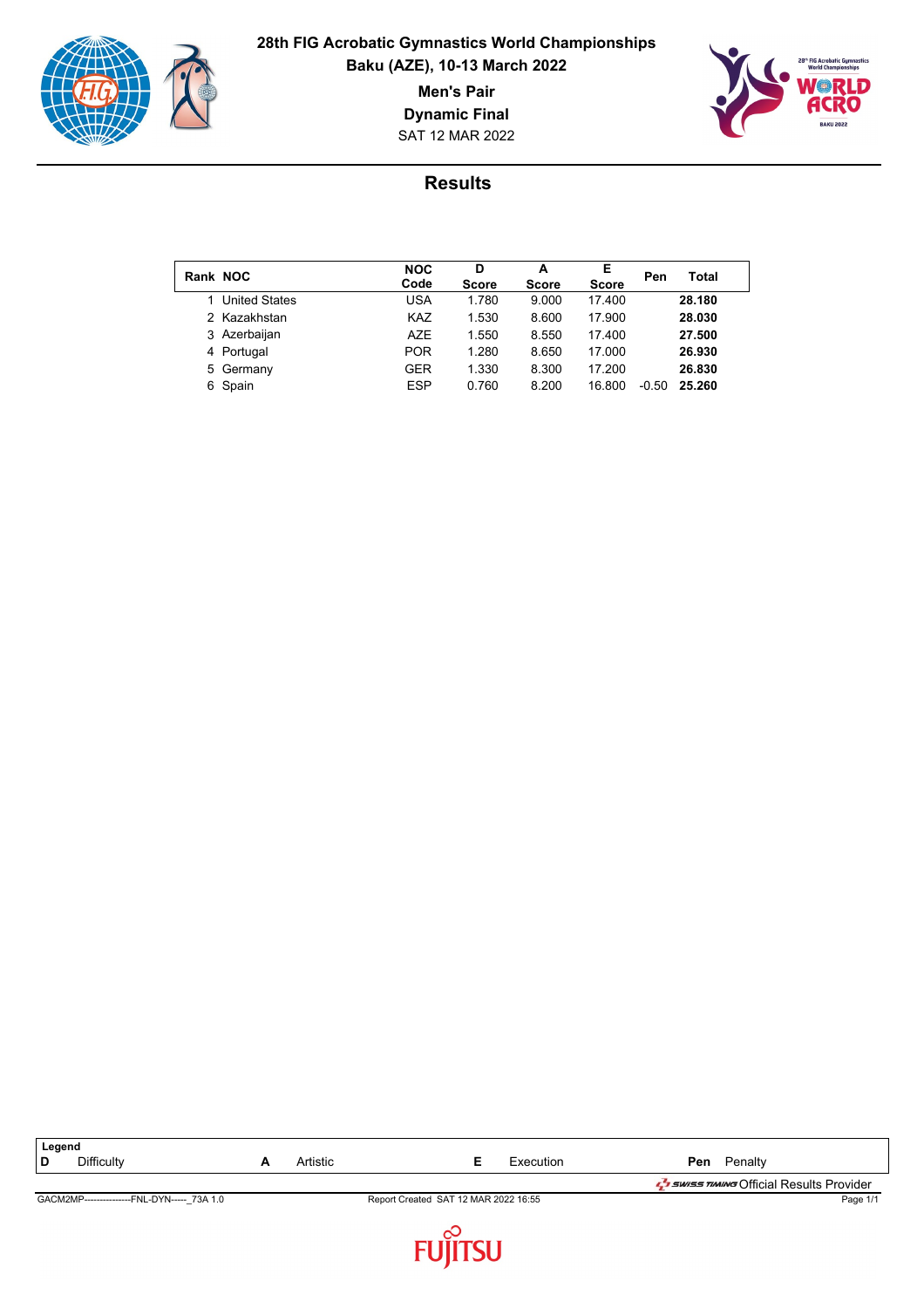

 $\overline{\phantom{a}}$ 

### **28th FIG Acrobatic Gymnastics World Championships Baku (AZE), 10-13 March 2022**

**Women's Pair**

**Balance Final**

SAT 12 MAR 2022



| Rank NOC |                 | <b>NOC</b><br>Code | D<br><b>Score</b> | А<br><b>Score</b> | Е<br><b>Score</b> | Pen     | Total  |
|----------|-----------------|--------------------|-------------------|-------------------|-------------------|---------|--------|
|          | Portugal 2      | <b>POR</b>         | 2.350             | 8.700             | 17.800            |         | 28,850 |
|          | 2 United States | <b>USA</b>         | 2.250             | 8.500             | 16.600            |         | 27.350 |
|          | 3 Kazakhstan    | <b>KAZ</b>         | 1.750             | 8.600             | 16.700            |         | 27.050 |
|          | 4 Hungary       | <b>HUN</b>         | 1.450             | 8.500             | 17.000            |         | 26.950 |
|          | 5 Great Britain | GBR                | 1.400             | 8.500             | 17.100            | $-0.30$ | 26.700 |
| հ․       | Poland          | POL                | 1.350             | 8.350             | 16.900            | $-0.30$ | 26.300 |

| Legend                                     |          |                                      |           |     |         |                                                 |
|--------------------------------------------|----------|--------------------------------------|-----------|-----|---------|-------------------------------------------------|
| <b>Difficulty</b><br>D                     | Artistic |                                      | Execution | Pen | Penalty |                                                 |
|                                            |          |                                      |           |     |         | <b>J</b> swiss TIMING Official Results Provider |
| GACW2WP---------------FNL-BAL----- 73A 1.0 |          | Report Created SAT 12 MAR 2022 16:28 |           |     |         | Page 1/1                                        |
|                                            |          |                                      |           |     |         |                                                 |

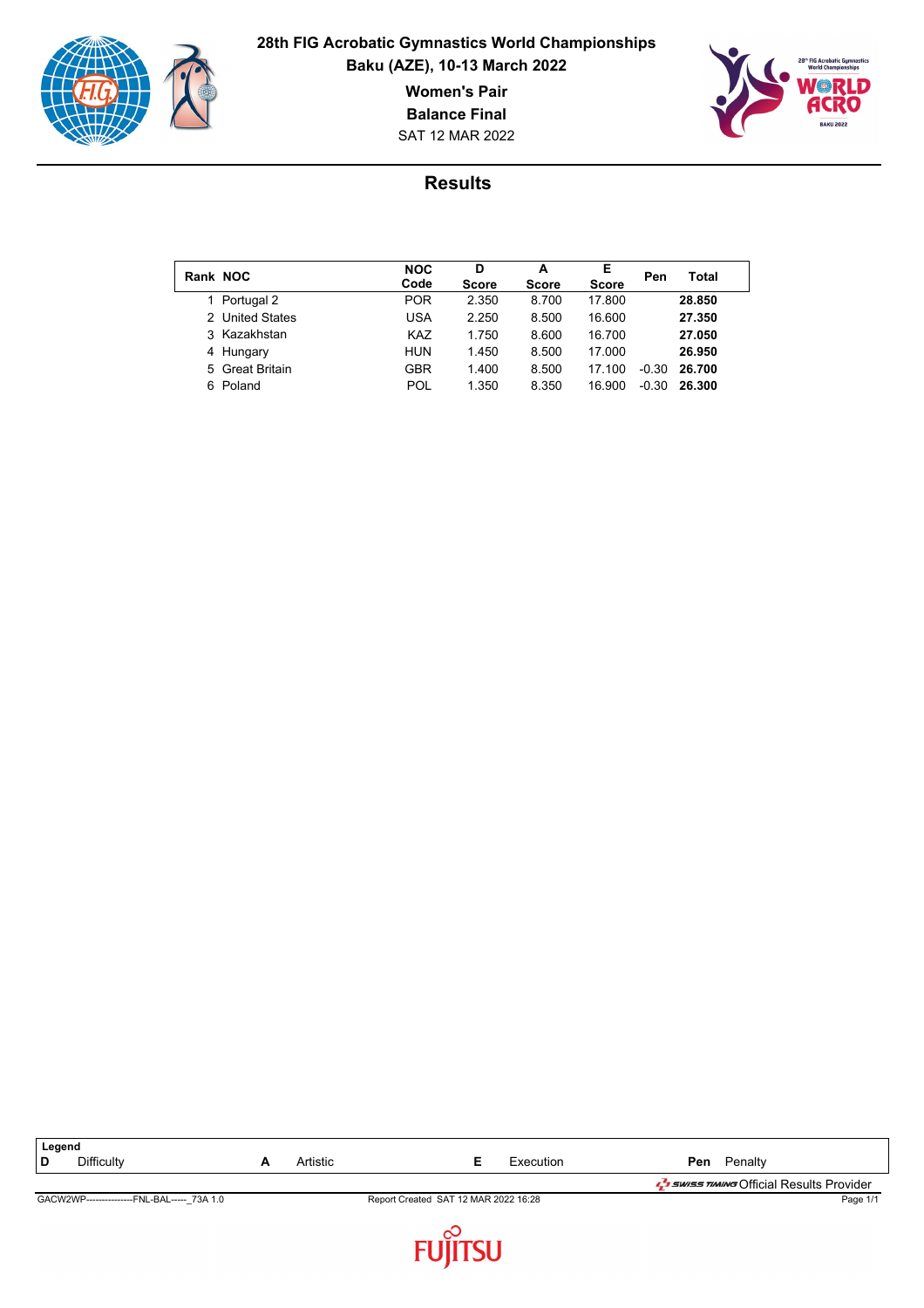

 $\overline{\phantom{a}}$ 

### **28th FIG Acrobatic Gymnastics World Championships Baku (AZE), 10-13 March 2022**

**Men's Group**

**Balance Final**

SAT 12 MAR 2022



| Rank NOC |                 | <b>NOC</b><br>Code | D<br><b>Score</b> | A<br><b>Score</b> | Е<br><b>Score</b> | Pen     | Total  |
|----------|-----------------|--------------------|-------------------|-------------------|-------------------|---------|--------|
|          | Belgium         | <b>BEL</b>         | 2.590             | 9.000             | 18.000            | $-0.30$ | 29.290 |
|          | 2 Great Britain | GBR                | 2.080             | 9.000             | 18.000            |         | 29,080 |
|          | 3 Israel        | <b>ISR</b>         | 1.110             | 8.950             | 18.000            |         | 28.060 |
|          | 4 United States | <b>USA</b>         | 1.480             | 8.800             | 17.100            |         | 27.380 |
|          | 5 Uzbekistan    | <b>UZB</b>         | 1.600             | 8.200             | 16.800            | $-0.30$ | 26.300 |
| 6        | Germany         | GER                | 1.020             | 8.050             | 15.700            | $-2.10$ | 22.670 |

| Legend                                      |   |          |                                      |           |     |         |                                                             |
|---------------------------------------------|---|----------|--------------------------------------|-----------|-----|---------|-------------------------------------------------------------|
| Difficulty<br>D                             | A | Artistic |                                      | Execution | Pen | Penalty |                                                             |
|                                             |   |          |                                      |           |     |         | באשר <i>ב<sup>ד</sup>י באומד (</i> fficial Results Provider |
| GACM4MG----------------FNL-BAL----- 73A 1.0 |   |          | Report Created SAT 12 MAR 2022 18:39 |           |     |         | Page 1/1                                                    |
|                                             |   |          |                                      |           |     |         |                                                             |

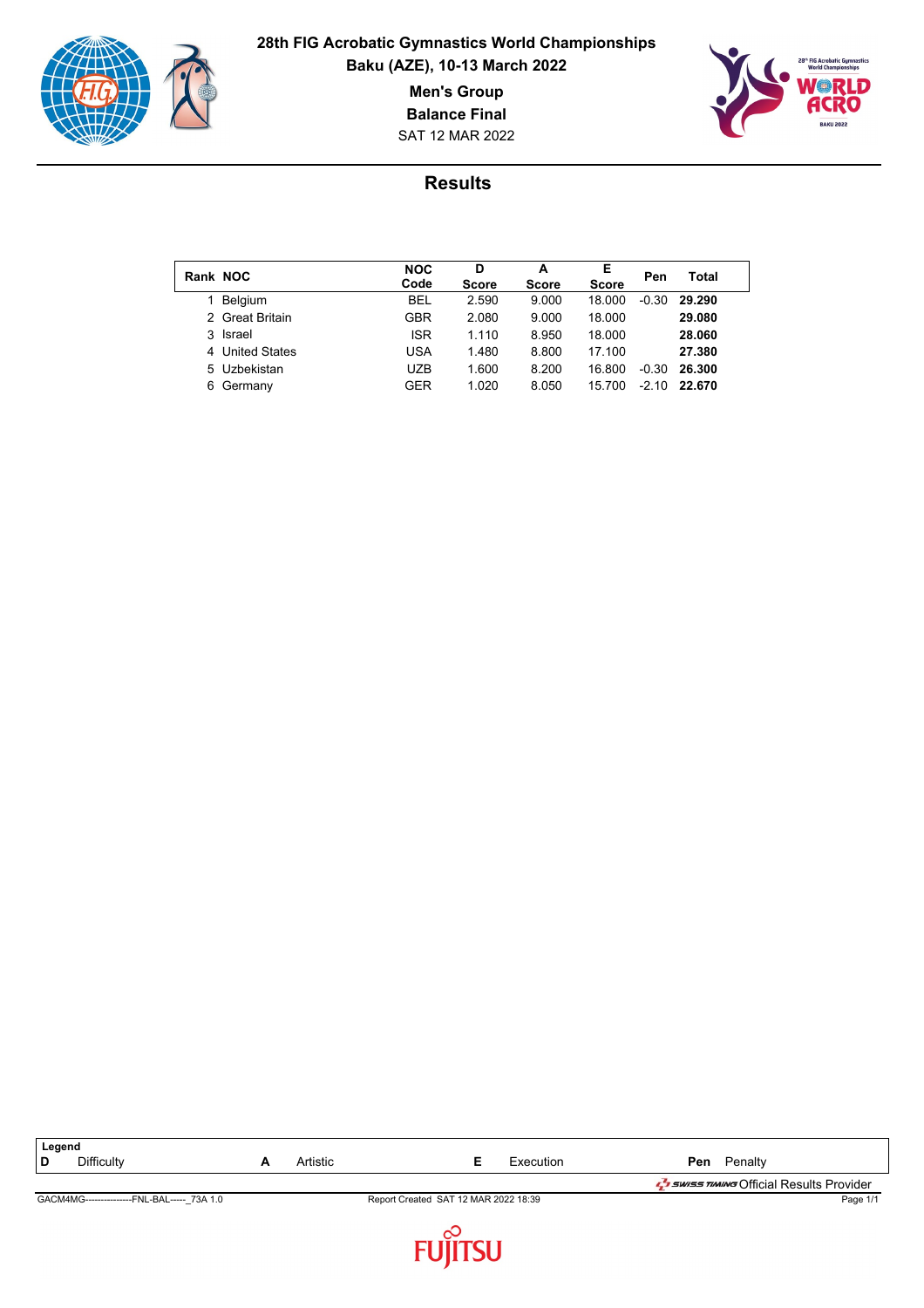

### **28th FIG Acrobatic Gymnastics World Championships Baku (AZE), 10-13 March 2022**

**Women's Group**

**Balance Final**

SAT 12 MAR 2022



| Rank NOC        | <b>NOC</b><br>Code | D<br><b>Score</b> | А<br><b>Score</b> | Е<br><b>Score</b> | Pen     | Total  |
|-----------------|--------------------|-------------------|-------------------|-------------------|---------|--------|
| United States 2 | USA                | 2.500             | 8.700             | 17.200            | $-0.30$ | 28.100 |
| 2 Belgium       | <b>BEL</b>         | 2.910             | 8.600             | 17.100            | $-0.90$ | 27.710 |
| 3 Austria 2     | AUT                | 1.410             | 8.300             | 17.200            |         | 26.910 |
| 4 Australia 2   | <b>AUS</b>         | 1.740             | 8.200             | 17.000            | $-0.30$ | 26.640 |
| 5 Georgia       | GEO                | 1.470             | 8.300             | 16.900            | $-0.30$ | 26.370 |
| Portugal 1<br>6 | <b>POR</b>         | 2.350             | 8.050             | 16.000            | -0.60   | 25.800 |

| Legend                                     |          |                                      |           |                                                 |
|--------------------------------------------|----------|--------------------------------------|-----------|-------------------------------------------------|
| <b>Difficulty</b>                          | Artistic |                                      | Execution | Penalty<br>Pen                                  |
|                                            |          |                                      |           | <b>T</b> swiss TIMING Official Results Provider |
| GACW3WG---------------FNL-BAL----- 73A 1.0 |          | Report Created SAT 12 MAR 2022 17:41 |           | Page 1/1                                        |
|                                            |          |                                      |           |                                                 |